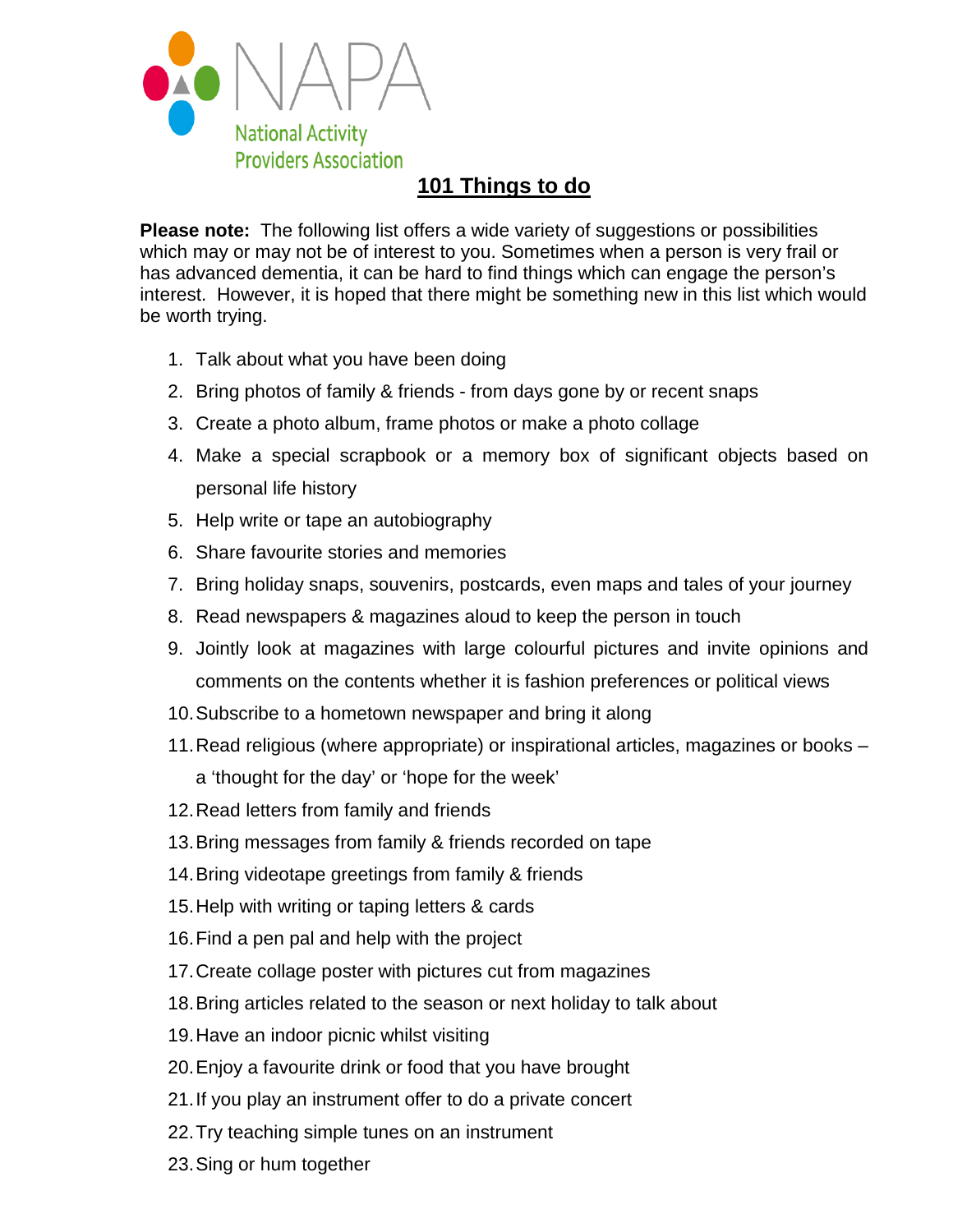

- 24.Play 'name that tune' with CDs, tapes or music on the radio
- 25.Listen to music together
- 26.Play simple charades e.g. miming an action to guess what it is
- 27.Wind yarn together for a knitting project
- 28.Try drawing or painting together
- 29.Make simple gifts
- 30.Bring along your sewing basket, button box, socks drawer or tool box to organize together
- 31.Bring a bird feeder or house to hang outside
- 32.Bring book on bird watching
- 33.Bring the mending to do while you talk watching is an activity too!
- 34.Brush, comb or style persons hair give a simple head massage at the same time!
- 35.Pamper with make-up, perfume , aftershave or manicure
- 36.Ask for help planning your garden & look through a seed catalogue
- 37.Plant & look after an indoor window sill garden
- 38.Create a terrarium (table top garden arrangement) together, which requires very little care
- 39.Play word games & trivia together
- 40.Play cards or table board games together
- 41.Do crosswords together or do yours out loud listening is an activity too!
- 42.Do jigsaws together even if the person can only watch or pick up the pieces
- 43.Watch television together and discuss programme you have seen
- 44.Keep up with the Soaps that everyone watches and discuss
- 45.Rent a video tape of an old favourite movie or musical & watch it together
- 46.Hold your own tournament or competition and keep a running tally of the scores (could be quoits, skittles, quizzes etc)
- 47.Create a story from a picture e.g. looking at a photograph or piece of art and imagining what is happening, who the people are, what they are doing or thinking etc.
- 48.Have a session of 'retail therapy' and do some shopping from catalogues
- 49.When possible go shopping if only to 'window shop'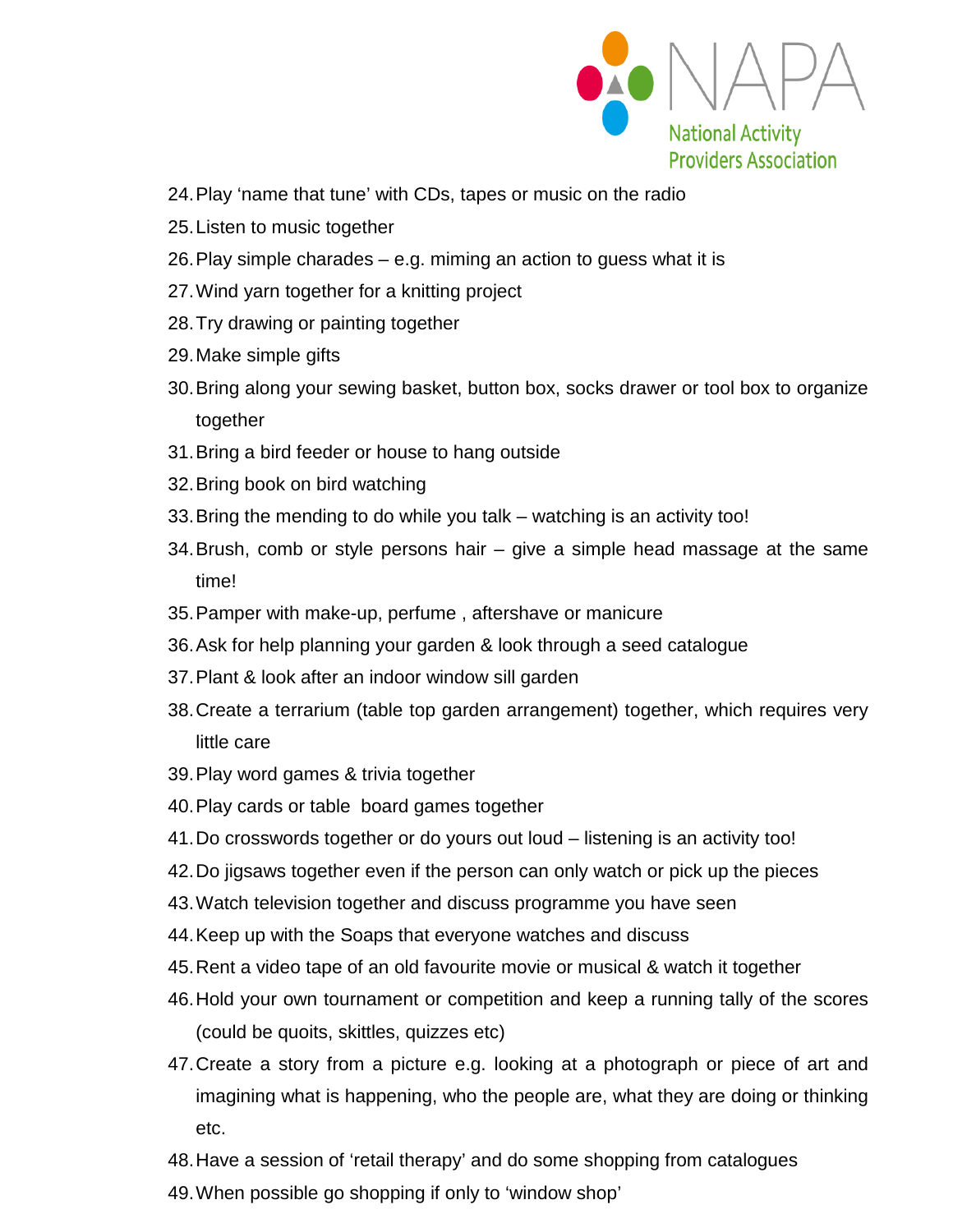

- 50.Bring recipes to cook or to talk about and share favourites
- 51.Bring along a treat
- 52.Go for a walk 'round the block' inside or outside the building take time to stop and look at the view, talk to people along the way and point out anything new or interesting
- 53.Give a gentle hand massage using aromatherapy scented oils or hand cream
- 54.Bring items to stimulate the sense of smell- spices, perfume or flowers
- 55.Bring different textured fabrics to touch- silk, cashmere, velvet etc:
- 56.Show slides or video of a recent holiday
- 57.Bring home movies made with a camcorder
- 58.Bring children's artwork or school papers
- 59.Bring a pet to visit
- 60.Bring a pet which can stay- fish
- 61.Start a collection or hobby that you both enjoy
- 62.Invite other residents who share the same hobby to join in
- 63.Do exercises together
- 64.Read a chapter of a novel, a short story or a few poems
- 65.Write poetry or a short story together
- 66.Look at and listen to an old fashioned music box
- 67.Make a "joy box" (decorated shoe box) filled with fun and favourite things
- 68.Discuss seasonal changes looking out of the window
- 69.Keep a "window diary" of interesting things that happen outside
- 70.Keep a journal of interesting discussions and upcoming events
- 71.Make a pot pourri together and hang it up to keep the room sweet smelling
- 72.Tell jokes to one another, bring along a joke book to keep it going
- 73.Help with writing letters to family & friends
- 74.Surprise someone and bring along one of their friends for a visit
- 75.Take photos to send to persons friends & family
- 76.Take a walk together , weather permitting, or sit on the patio
- 77.Bring grand children and enjoy watching them play
- 78.Bring a small baby or child occasionally
- 79.Help them make items for charity